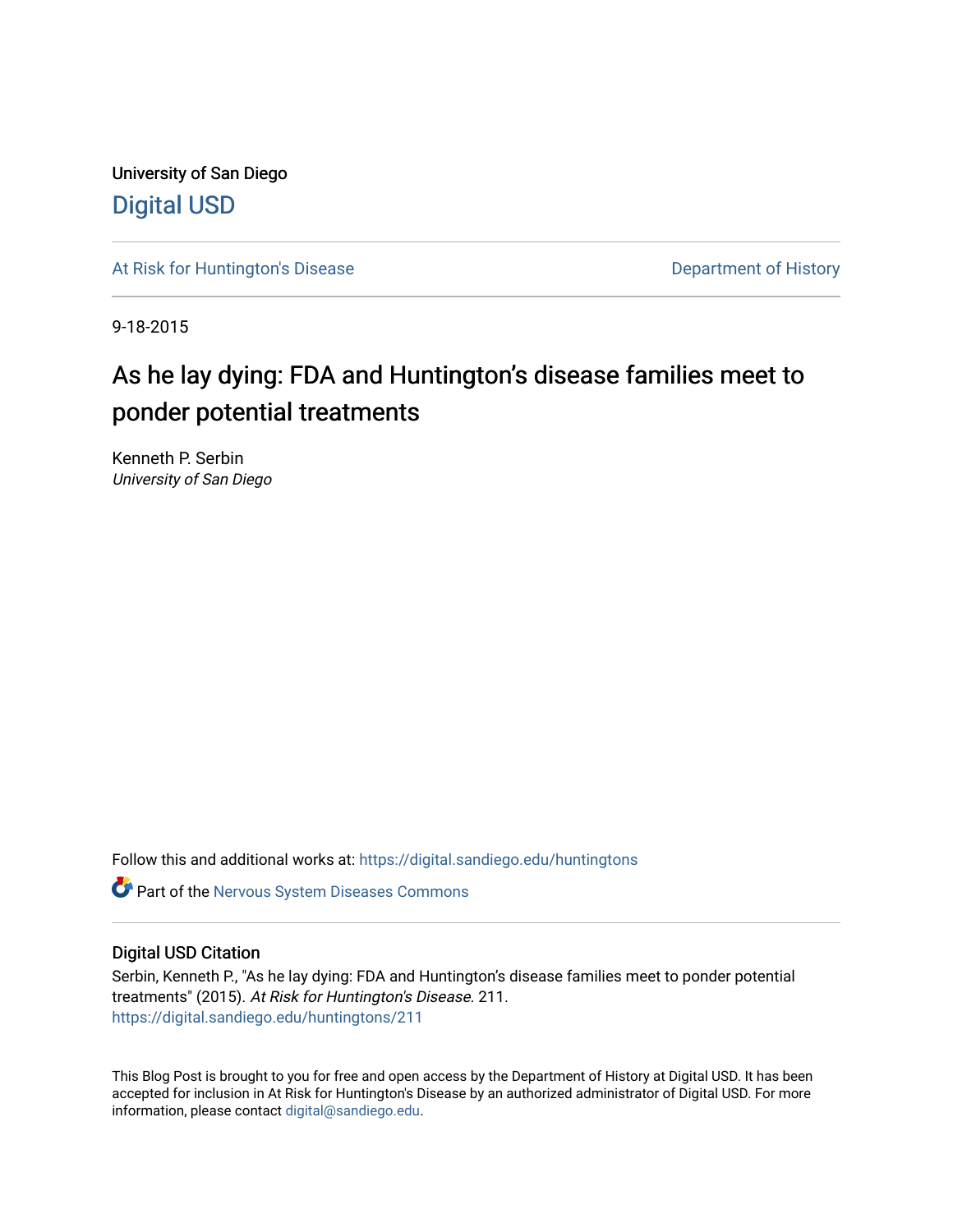#### More **[Create Blog](https://www.blogger.com/home#create) [Sign In](https://www.blogger.com/)**

# [At Risk for Huntington's Disease](http://curehd.blogspot.com/)

*HD is a genetically caused brain disorder that causes uncontrollable bodily movements and robs people's ability to walk, talk, eat, and think. The final result is a slow, ugly death. Children of parents with HD have a 50-50 chance of inheriting the disease. There is no cure or treatment.*

### Blog Archive

- $\blacktriangleright$  [2021](http://curehd.blogspot.com/2021/) (12)
- $2020(16)$  $2020(16)$
- $2019(19)$  $2019(19)$
- $2018(16)$  $2018(16)$
- $2017(14)$  $2017(14)$
- $2016(13)$  $2016(13)$
- $\sqrt{2015(24)}$  $\sqrt{2015(24)}$  $\sqrt{2015(24)}$
- [►](javascript:void(0)) [December](http://curehd.blogspot.com/2015/12/) (3)
- [►](javascript:void(0)) [November](http://curehd.blogspot.com/2015/11/) (2)
- [►](javascript:void(0)) [October](http://curehd.blogspot.com/2015/10/) (2)
- [▼](javascript:void(0)) [September](http://curehd.blogspot.com/2015/09/) (3)
	- At key FDA meeting, [Huntington's](http://curehd.blogspot.com/2015/09/at-key-fda-meeting-huntingtons-disease.html) disease community... As he lay dying: FDA

and [Huntington's](http://curehd.blogspot.com/2015/09/as-he-lay-dying-fda-and-huntingtons.html) disease fami... New film unmasks the

raw reality of [Huntington's](http://curehd.blogspot.com/2015/09/new-film-unmasks-raw-reality-of.html) d...

- $\blacktriangleright$  [August](http://curehd.blogspot.com/2015/08/) (1)
- $\blacktriangleright$  [July](http://curehd.blogspot.com/2015/07/) (1)
- $\blacktriangleright$  [June](http://curehd.blogspot.com/2015/06/) (1)
- $\blacktriangleright$  [May](http://curehd.blogspot.com/2015/05/) (3)
- $\blacktriangleright$  [April](http://curehd.blogspot.com/2015/04/) (2)
- $\blacktriangleright$  [March](http://curehd.blogspot.com/2015/03/)  $(1)$
- $\blacktriangleright$  [February](http://curehd.blogspot.com/2015/02/) (3)
- $\blacktriangleright$  [January](http://curehd.blogspot.com/2015/01/) (2)
- $2014(24)$  $2014(24)$
- $2013(30)$  $2013(30)$
- $2012(26)$  $2012(26)$
- $\blacktriangleright$  [2011](http://curehd.blogspot.com/2011/) (33)
- $2010(26)$  $2010(26)$
- $2009(21)$  $2009(21)$
- $2008(7)$  $2008(7)$
- $\blacktriangleright$  [2007](http://curehd.blogspot.com/2007/) $(7)$
- $\blacktriangleright$  [2006](http://curehd.blogspot.com/2006/) (4)
- $\blacktriangleright$  [2005](http://curehd.blogspot.com/2005/) (17)

About Me **GENE [VERITAS](https://www.blogger.com/profile/10911736205741688185)** View my [complete](https://www.blogger.com/profile/10911736205741688185) profile

#### FRIDAY, SEPTEMBER 18, 2015

## As he lay dying: FDA and Huntington's disease families meet to ponder potential treatments

On Tuesday, September 22, when the [U.S. Food and Drug Administration](http://www.fda.gov/) (FDA) focuses on Huntington's disease drug development at a meeting with affected individuals and advocates, HD families must drive home the sorrowful truth: people are dying because of the lack of effective treatments.

About two weeks ago, shortly after pouring out my heart about my family's HD struggles on the FDA's pre-meeting questionnaire, I received a message from the mother of 18-year-old Terry Leach of San Diego: "It's Terry's final days if you wanted to say good-bye."

A couple days later, on Labor Day, I visited Terry, who suffers from juvenile HD, in his bedroom. As Terry slept, his mother Angela and I looked on. Next to us a home healthcare worker prepared a can of liquid food to be administered via a feeding tube attached to Terry's abdomen. Hospice workers are also helping.

"He grew a lot," I said to Angela, amazed at how, despite the particularly cruel toll of juvenile HD, his body had strived to develop. It had been more than a year since I had last seen Terry.

"Yes, he did," Angela said.

I noticed Terry's beard and his healthy head of somewhat wiry, dark brown hair.

"You have a very handsome son," I continued.

"Thank you," Angela said.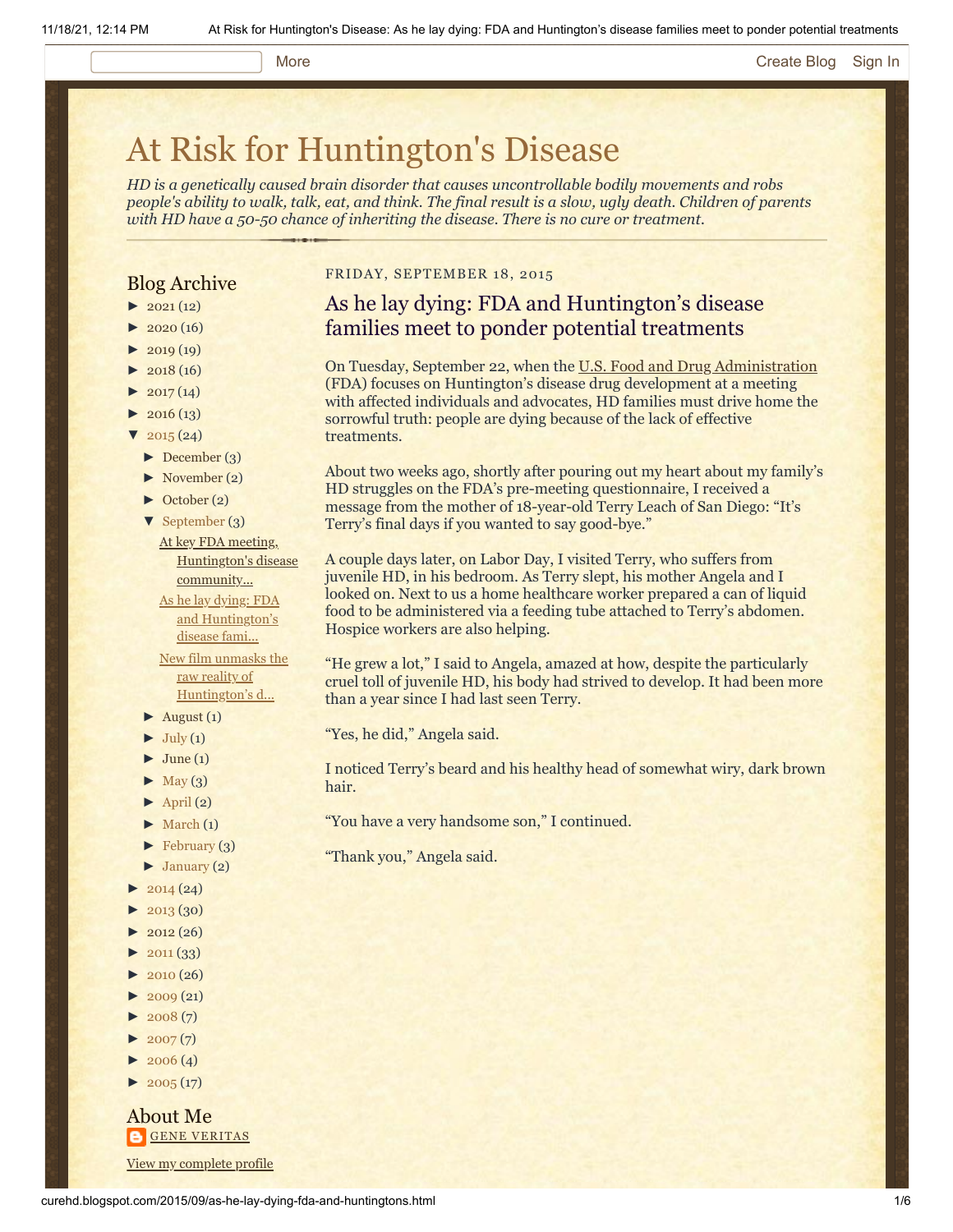# HD Links

[Huntington's](http://www.hdsa.org/) Disease Society of America [International](http://www.huntington-assoc.com/) Huntington **Association** [Huntington's](http://hddrugworks.org/) Disease Drug **Works** [Huntington's](http://www.hdlighthouse.org/) Disease **Lighthouse Hereditary Disease [Foundation](http://www.hdfoundation.org/)** [Huntington's](http://www.hdac.org/) Disease Advocacy Center Thomas [Cellini Huntington's](http://www.ourtchfoundation.org/) Foundation HDSA Orange County (CA) **[Affiliate](http://www.hdsaoc.org/)** HD Free with [PGD!](http://www.hdfreewithpgd.com/) [Stanford](http://www.stanford.edu/group/hopes/) HOPES Earth Source [CoQ10,](http://www.escoq10.com/) Inc.

## HD Blogs and Individuals

Chris Furbee: [Huntingtons](http://www.huntingtonsdance.org/) **Dance** Angela F.: Surviving [Huntington's?](http://survivinghuntingtons.blogspot.com/) Heather's [Huntington's](http://heatherdugdale.angelfire.com/) Disease Page



#### *Terry Leach resting at home (family photo)*

#### **Unspeakable pain**

As Angela nervously shifted her balance from foot to foot, I sensed that she continued to carry the unspeakable burden that comes with juvenile HD: Terry's first symptoms as an infant, his need for a full-time aide in school after losing his ability to walk and talk, the insertion of the feeding tube in 2010, Botox injections into his arms and legs in recent years to relieve pain, and leg and foot operations, among other procedures and hospitalizations.

Although Terry still attended school last academic year and also the summer session, he has declined considerably in the last few months, Angela said.

The night before my visit, he vomited after receiving liquid food through his tube. On the day I visited, the aide would give him only one can instead of the usual two, noting that his body would not accept anything more than that very small amount.

I asked Angela if I could touch Terry.

"Sure," she said softly.

I ran my hand along the top of his hair. I remembered Angela and her family's steadfastness in caring for Terry. I also recalled fondly our collaboration in the cause, starting with [an article I wrote](http://curehd.blogspot.com/2009/12/feel-love-family-faces-juvenile.html) about them in 2009. In 2012, Terry [emerged as "SuperTerry"](http://curehd.blogspot.com/2012/09/superterry-destroys-evil-monster.html) in an artist's comic-book like rendition as a hero defeating HD. In 2014, our families participated in [the 2014 Team Hope Walk of the San Diego Chapter of the Huntington's](http://curehd.blogspot.com/2014/04/reshaping-my-career-and-life-in-face-of.html) Disease Society of America.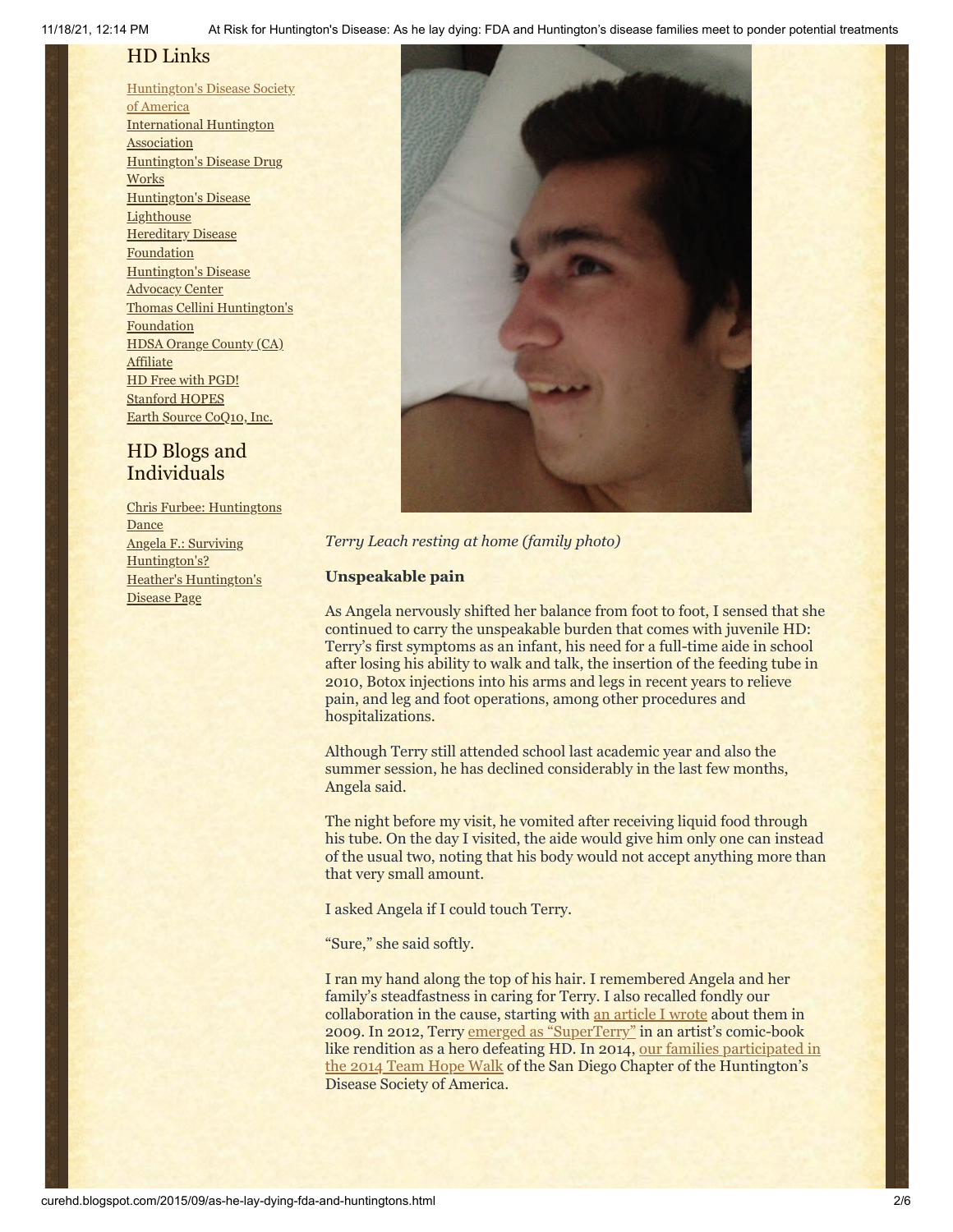11/18/21, 12:14 PM At Risk for Huntington's Disease: As he lay dying: FDA and Huntington's disease families meet to ponder potential treatments



*SuperTerry in San Diego artist Lee Ellingson's rendition (above) and with Gene Veritas (aka Kenneth P. Serbin) at the 2014 Team Hope Walk (below, photo by Misty Oto)*



#### **Seeking feedback from the community**

As Terry lies dying, the September 22 FDA event, a public meeting on "patient-focused drug development," will seek feedback from affected individuals and others in the HD community.

The meeting will occur from 9 a.m.-12:30 p.m. at the FDA's White Oak Campus in Silver Spring, MD. Pre-registration for attending the meeting and viewing via webcast is closed, but the FDA will make available a video of the proceedings shortly thereafter.

The meeting stems from the reauthorization of the Prescription Drug User Fee Act in 2012, in [which Congress required the FDA to more](http://www.fda.gov/ForIndustry/UserFees/PrescriptionDrugUserFee/ucm326192.htm)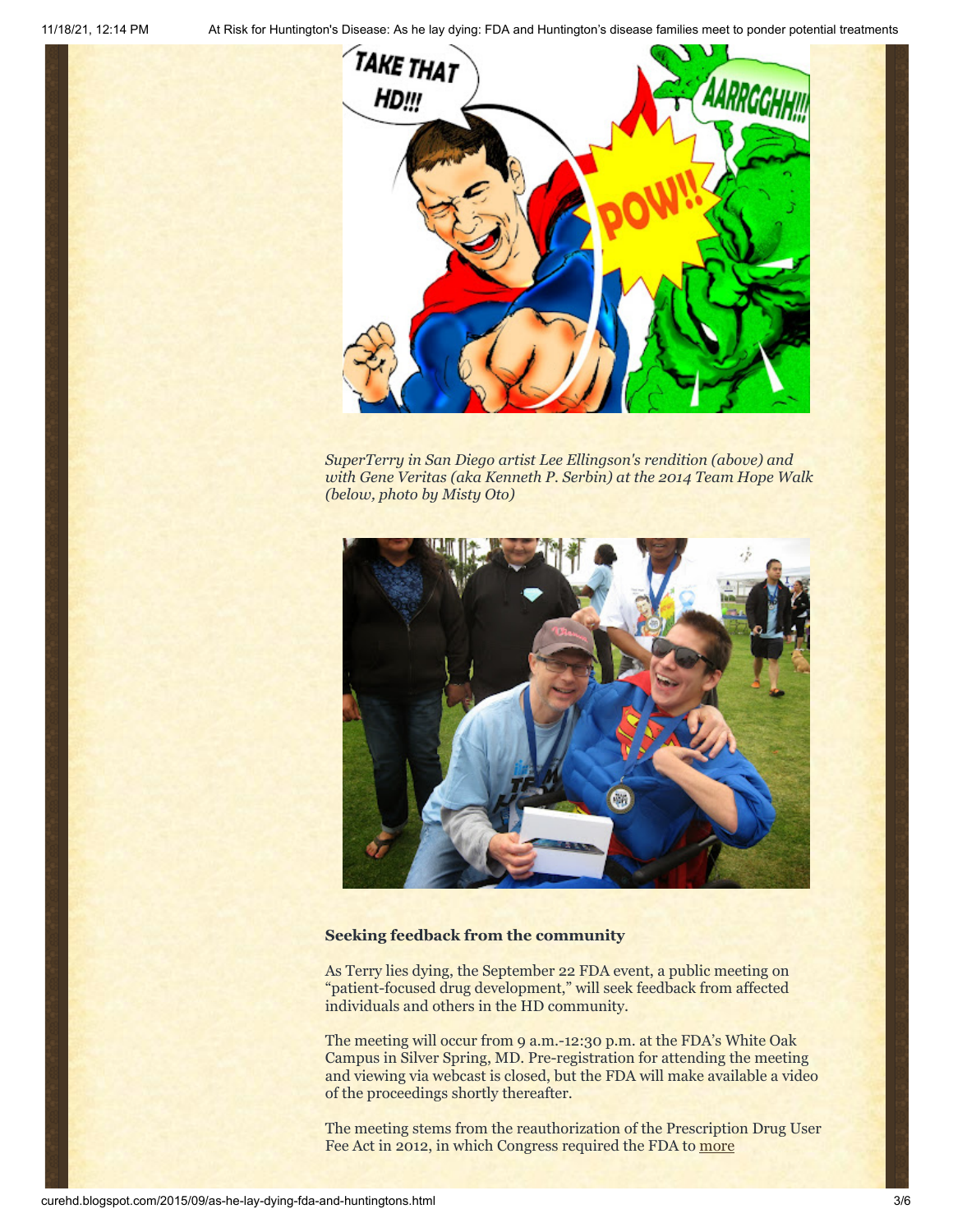11/18/21, 12:14 PM At Risk for Huntington's Disease: As he lay dying: FDA and Huntington's disease families meet to ponder potential treatments

[systematically solicit input from patient communities with reg](http://www.fda.gov/ForIndustry/UserFees/PrescriptionDrugUserFee/ucm326192.htm)ard to drug development. The FDA hopes this will help its review process.

Huntington's disease became [one of just 20 diseases selected by the FDA](http://www.mycentraljersey.com/story/news/local/outreach/caring-communities/2015/07/16/huntingtons-disease-howard-cross/30265185/) for a patient-focused meeting through the end of 2015.

#### **'Nothing for neurological disorders'**

Responding to the preparatory questionnaire, I revealed my situation as a carrier of the HD genetic defect and my mother's decline and death from HD in 2006.

"I fear that I will become like my mother," I wrote. "She had mild chorea [involuntary movements associated with HD]. I would not mind having chorea as long as I can continue to be myself, work, and not become a burden on my wife and daughter. My mother became a shadow of herself. I have great anxiety about losing my personality and ability to work as a college professor and writer."

Like others, I would like to see a treatment that prevented symptoms, I added.

"If I get symptoms, then I would like a medication that allows me to manage the disease just as other diseases such as diabetes are managed without affecting a person's livelihood, family life, or activities in general," I continued. "There are lots of advances in cancer treatments, for instance, but really nothing in the field of neurological disorders that prevents, halts, or reverses the condition."

I uploaded my response to the FDA's [public docket](http://www.regulations.gov/#!documentDetail;D=FDA-2012-N-0967-0747) regarding the meeting. Anybody can comment at that link through November 23, 2015.

#### **Speeding up clinical trials**

At the meeting, I also plan to urge FDA officials to allow researchers and clinical trial administrators to use new technologies to measure the effect of medicines.

All clinical trials of new drugs taking place in the U.S. must receive the approval of the FDA, considered to have the world's most rigorous standards. Although the drug industry executives I have met recognize the importance of that rigor in assuring the manufacture of safe and effective [drugs, they sometimes have also expressed the need for the FDA to be](http://curehd.blogspot.com/2011/05/holding-potential-cure-in-my-hand.html) more flexible and allow for faster clinical trials.

Generally, the FDA still does not accept techniques such as brain scans. HD researchers and other scientists are vigorously searching for biomarkers – signs of disease and drug effectiveness – in the blood, cerebrospinal fluid, and other materials taken from the body that can be measured using the scans and other new techniques.

Instead of waiting for a doctor's clinical observation of an improvement, these techniques could potentially allow faster and earlier reading of a drug's effectiveness.

I will stress that the FDA work closely with scientists and the HD community to make clinical trials as efficient and meaningful as possible.

Speed is of the essence for the HD community.

#### **Heartbroken by another loss**

As of this writing, Terry is stable, but his prognosis is not positive.